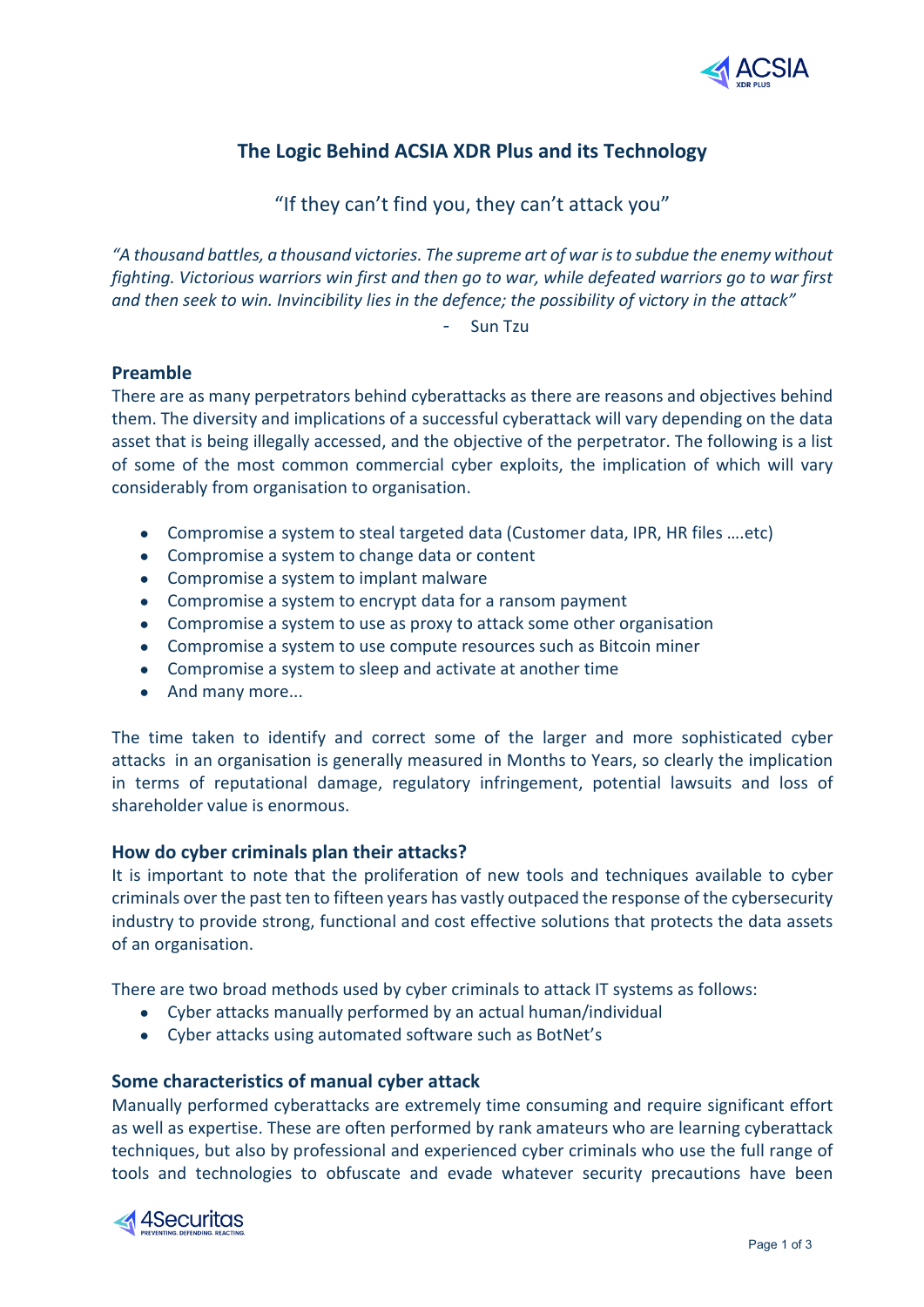

implemented. These criminals can be highly motivated with specific motivational intent, making them a very serious security threat without a strong multi-dimensional defence capability.

A typical manual attack begins with information gathering and reconnaissance, so-called, preattack phase (see [Mitre Att&ck framework](https://attack.mitre.org/tactics/TA0015/) for instance). It is a phase where the attacker is trying to get as familiar as possible with the targeted infrastructure, profiling weaknesses before moving onto the attack stage. The information gathering exercise collects what in isolation is a completely harmless piece of information that is publicly available from web servers and perimeter Network devices in every organisation. Many organisations rely on this type of publicly available information to conduct their legitimate business ( a typical digital marketing organisation would query similar data for their lead generation and marketing …), so in isolation this information does not represent an actual attack, but it is an essential step for a cyber attacker to complete before executing their attack strategy.

Once as much publicly available information has been collected and the attacker has enough information to get to know the targeted asset, the next step is to proceed with a vulnerability assessment where weaknesses can be revealed. To do this an attacker uses tools such as vulnerability scanners some of which can be very aggressive and noisy if used by inexperienced individuals, but if the attacker is experienced, they can be fairly silent and seamless.

Once vulnerabilities have been identified, the next phase is the exploitation phase where the attacker attempts to deliver payloads. The exploitation phase is very intrusive and for an experienced hacker who has identified vulnerabilities, there is a high possibility that they will succeed in compromising the data assets within an organisation.

## **Some characteristics of Botnet cyber attack**

Automated cyberattacks using Botnets are performed pretty much the same way as manual attacks, except that the whole process is automated and can be launched instantaneously. This type of attack may not have the same motivational intent as that of an experienced cybercriminal manually targeting an organisation, but they do represent a real and present danger to all organisations with a digital presence. BotNets are sophisticated and smart, heavily weaponized and many of the newer deployments come with ML/AI capabilities to bypass cyber defence systems.

#### **What do Manual and Botnet cyberattacks have in common?**

It would be highly irregular for a cybercriminal to bypass the data gathering phase of an attack as it would be a very ineffective way of performing an attack (it would be the equivalent of driving a car in a new city whilst blindfolded). It is of paramount importance for cyber criminals to perform an information gathering process first, prior to planning their strategy and attack the Digital assets in an organisation.

#### **ACSIA XDR Plus Core Logic**

The core design and implementation of ACSIA XDR Plus incorporates a Threat Intelligence feed which will ban malicious sources of exploits (IP Addresses, URL, sources of malware..etc) from being able to access an environment as well as Pre-Attack technology which identifies and